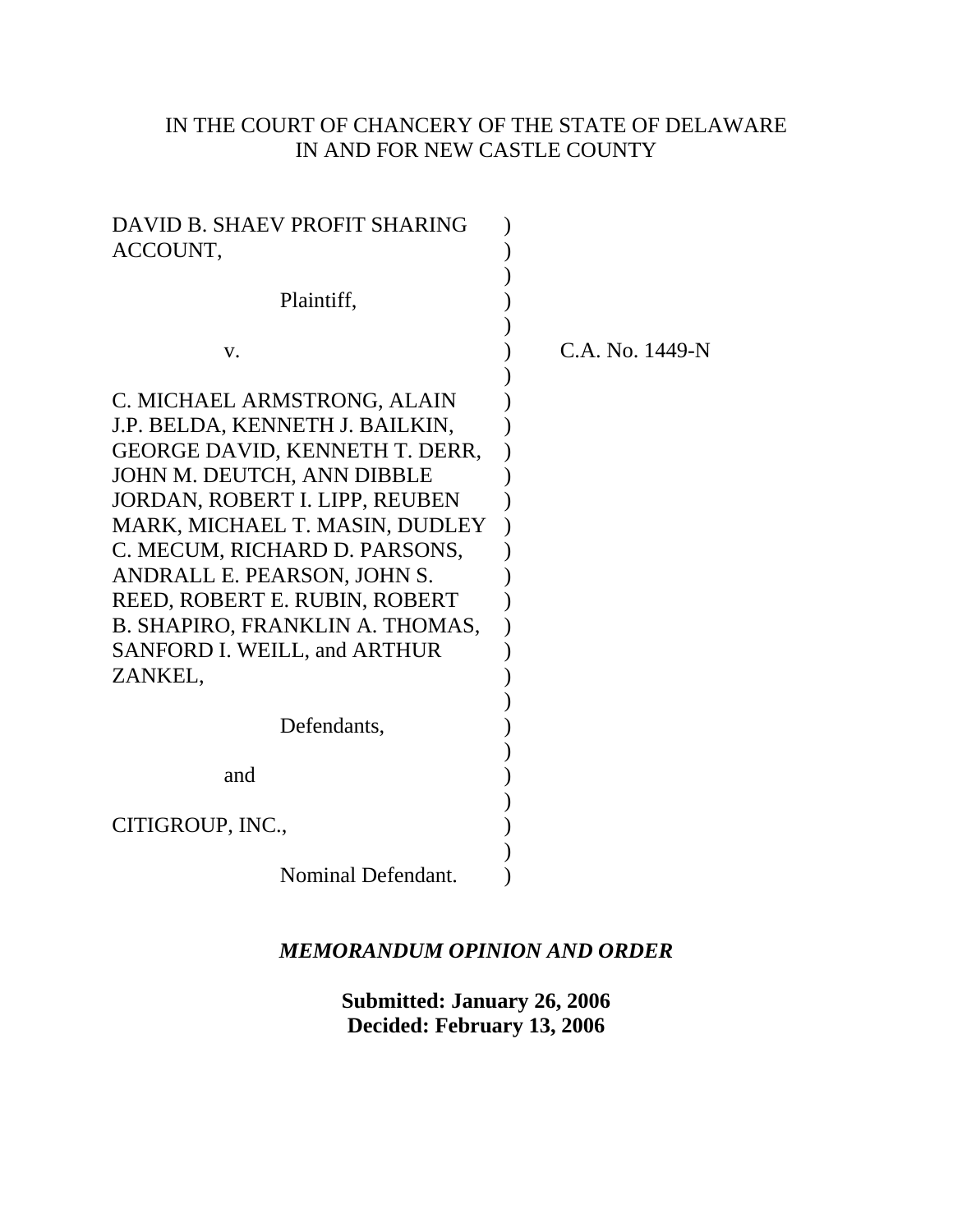Carmella P. Keener, Esquire, ROSENTHAL, MONHAIT, GROSS & GODDESS, Wilmington, Delaware; Robert I. Harwood, Esquire, Samuel Rosen, Esquire, WESCHLER HARWOOD LLP, New York, New York, *Attorneys for the Plaintiff*.

Jesse A. Finkelstein, Esquire, John D. Hendershot, Esquire, RICHARDS, LAYTON & FINGER, Wilmington, Delaware; Mitchell A. Lowenthal, Esquire, Carmine D. Bocuzzi, Esquire, Tanisha L. Massie, Esquire, CLEARY, GOTTLIEB, STEEN & HAMILTON, LLP, New York, New York, *Attorneys for the Individual Defendants.*

David L. Finger, Esquire, FINGER & SLANINA, LLC, Wilmington, Delaware; Richard A. Rosen, Esquire, PAUL, WEISS, RIFKIND, WHARTON & GARRISON, New York, New York, *Attorneys for the Nominal Defendant.*

LAMB, Vice Chancellor.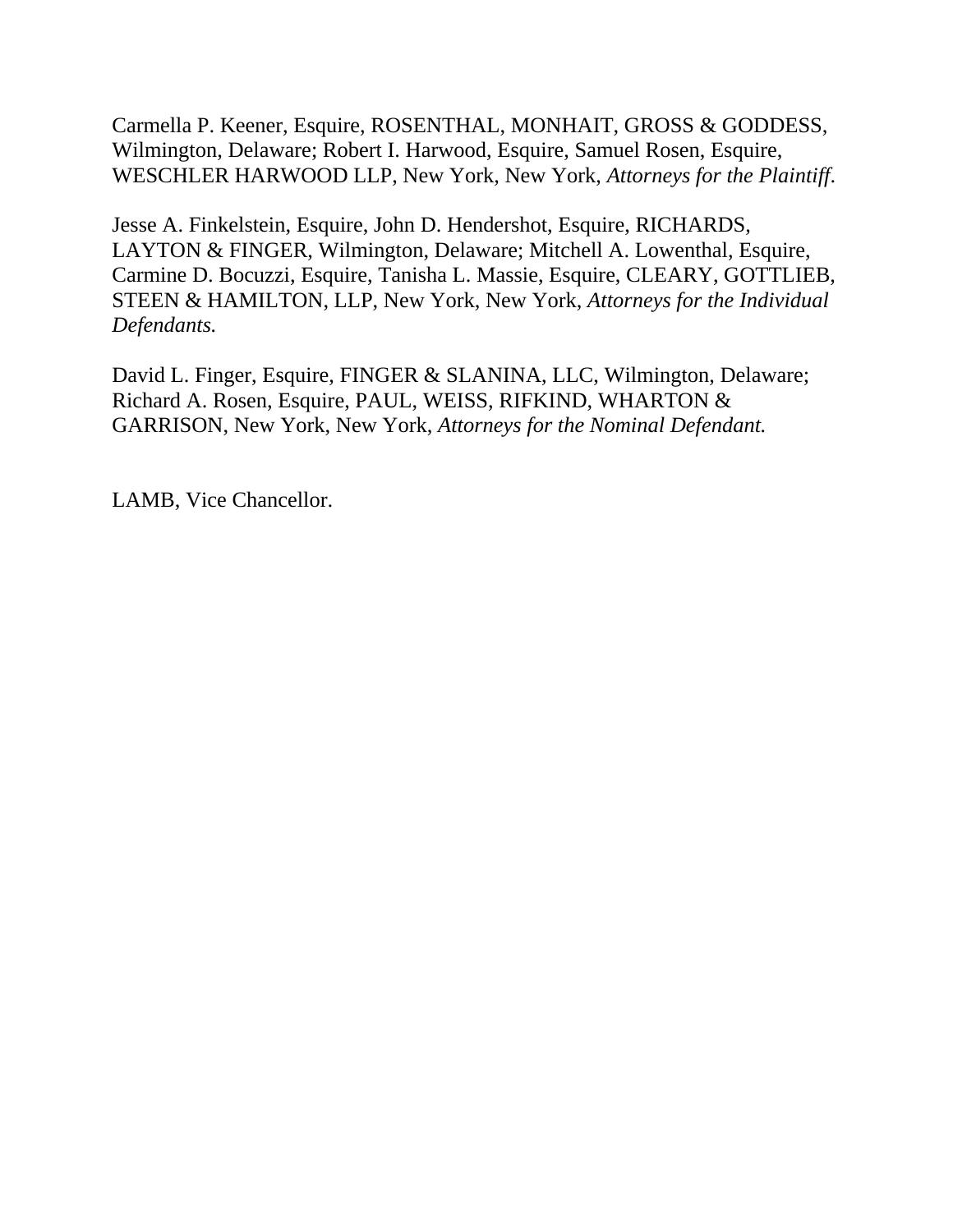The facts at issue in this case were first sued on two years ago in a case captioned *In re Citigroup Inc. Shareholders Litigation*.<sup>1</sup> In that case, the plaintiffs claimed, among other things, that certain directors of Citigroup either knew or should have known about allegedly fraudulent relationships between the nominal defendant Citigroup and its clients Enron and Worldcom and, therefore, breached their fiduciary duties in either approving or recklessly failing to discover those links. The court dismissed those claims because the complaint presented a set of "wholly conclusory" allegations devoid of the particularized facts needed to show that the company's board of directors was disqualified from considering a demand under Court of Chancery Rule 23.1. Indeed, all that complaint alleged was that Citigroup had suffered losses due to employee misconduct, and that the board, whether they knew about it or not, ought to be held liable. In dismissing the action, the court observed that the plaintiffs had failed to use the "tools at hand," including a Section 220 books and records demand, before filing suit.

Knowing that the *In re Citigroup* plaintiffs were admonished by the court for failing to take advantage of their Section 220 rights before bringing their claim, the new plaintiff in this case, David B. Shaev Profit Sharing Account, represented by the same lawyers, has appropriately investigated the Enron and WorldCom

<sup>1</sup> 2003 Del. Ch. LEXIS 61 (Del. Ch. June 5, 2003); *aff'd sub nom*. *Rabinowitz v. Shapiro*, 839 A.2d 666 (Del. 2003)(TABLE).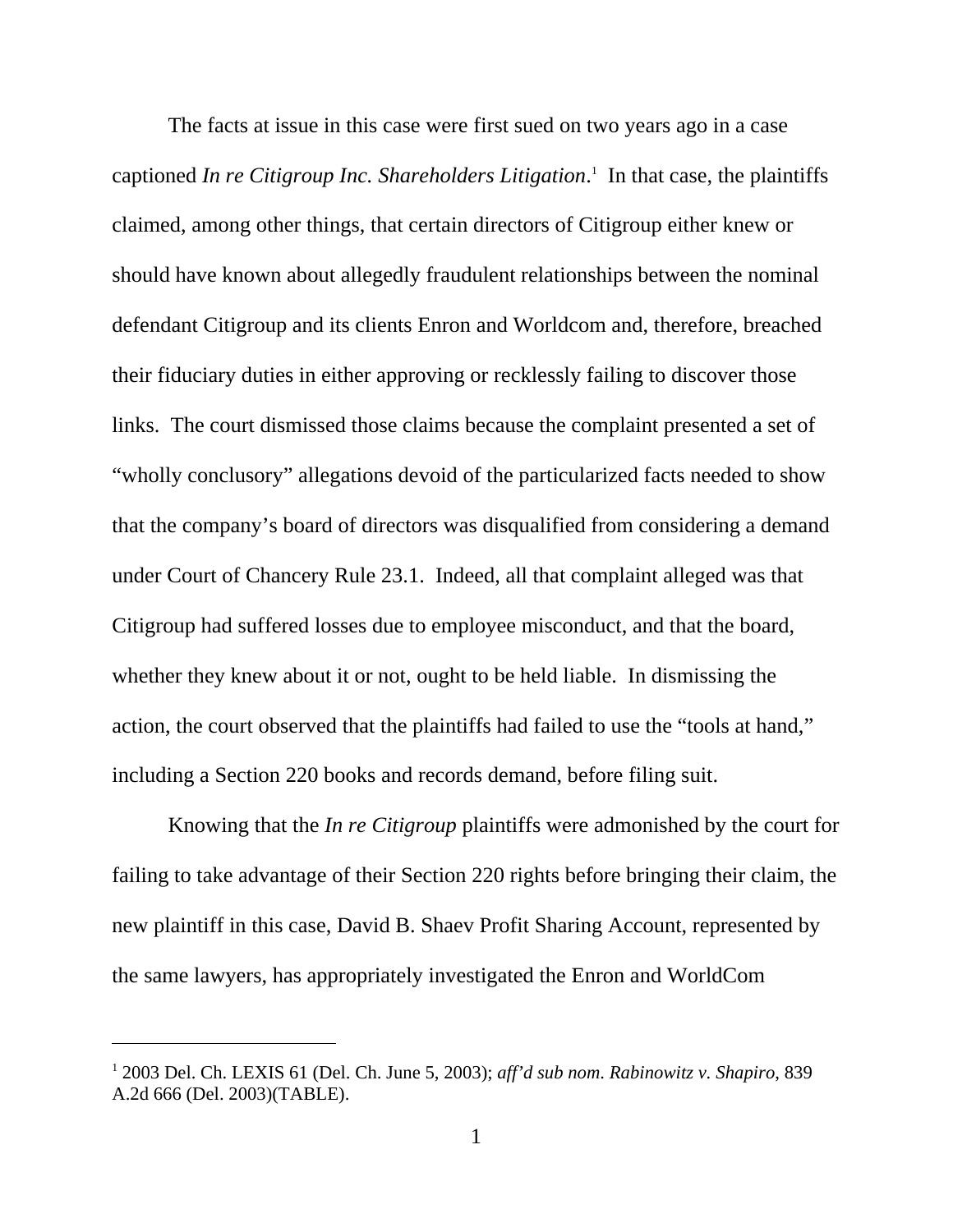transactions through a "books and records" action. Evidently, Shaev has discovered that the individual director defendants had no contemporaneous knowledge of the alleged misconduct by Citigroup employees. Thus, the new derivative complaint is necessarily narrower than the earlier dismissed case, concentrating on the theory that the individual defendants violated their fiduciary duties in failing to detect and stop the improper transactions. Therefore, the plaintiff urges, demand is excused because a majority of the current board faces a substantial likelihood of liability.

After hearing argument on January 26, 2006, the court stated that it would grant the defendants' motion to dismiss. The rationale for the conclusion is summarized in this memorandum opinion. In short, the court agrees to dismiss the action because the new complaint alleges little more than the last complaint–and literally nothing to suggest that the defendants willfully or recklessly ignored information that would have led to the discovery of the misconduct at issue. Even drawing every reasonable inference in the plaintiff's favor, the most the complaint alleges is that some admittedly troubling things happened at Citigroup, that the directors had erected a full panoply of audit systems designed to detect such misconduct, that for some reason the system failed to work, and that damages to Citigroup ensued. Plainly, allegations of this kind do not state a claim for relief under Delaware law. In fact, such a liability regime would be antithetical to the

2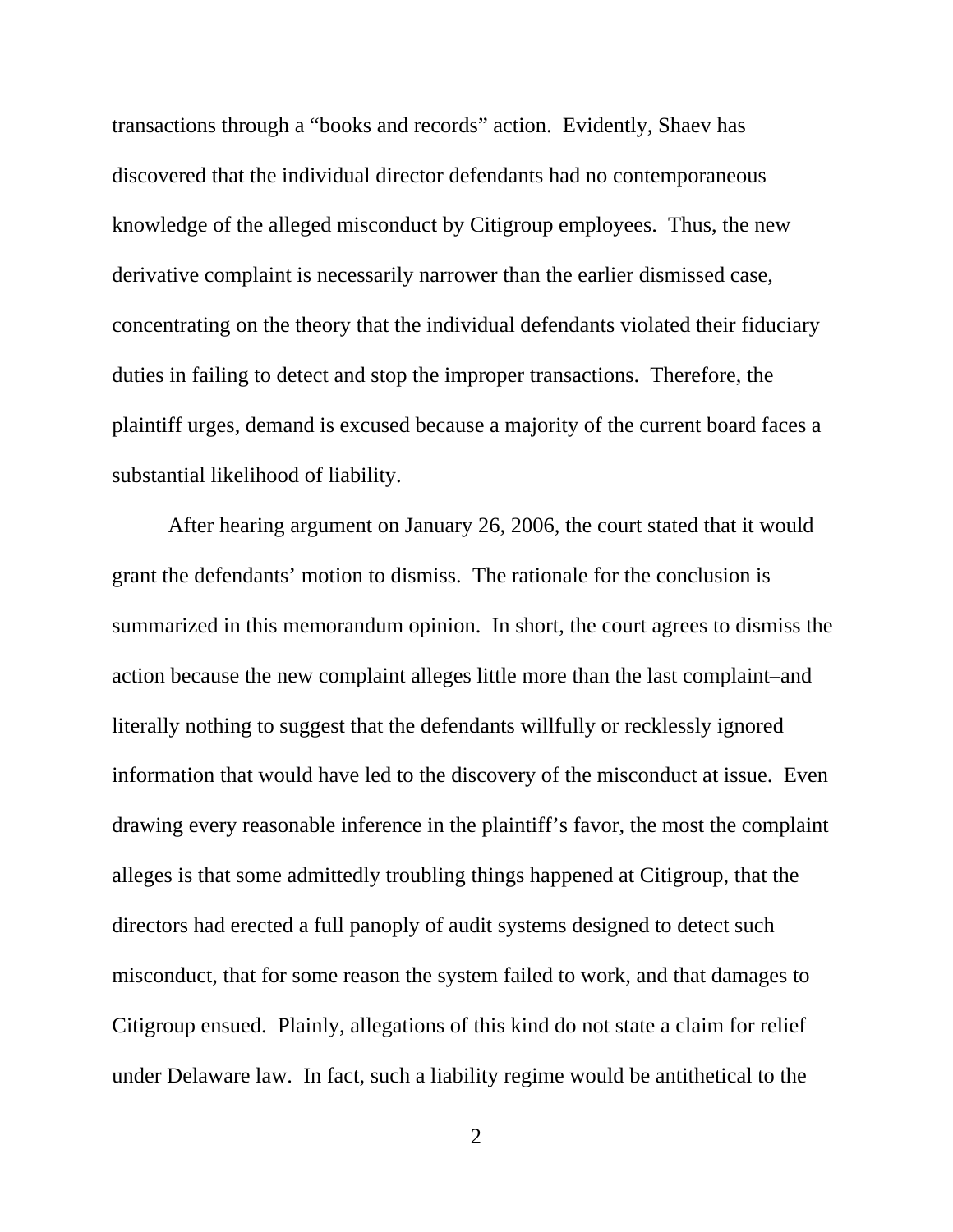policy of this state. When a board rationally makes a decision, its actions are protected by the business judgment rule. And when a board fails to act, under Delaware law, a claim will survive a motion to dismiss based on Rule 23.1 only if the plaintiff presents well-pleaded facts to suggest a reasonable inference that a majority of the directors consciously disregarded their duties over an extended period of time. The complaint in this case does not nearly satisfy that exacting standard.

**I.**

Citigroup, a Delaware corporation, is the world's second largest financial services company by assets, employing 270,000 people in 102 countries. The plaintiff's allegations in this case, however, concern the company's relationships with two of its former clients, the ill fated Enron and WorldCom corporations. Specifically, this case concerns the board of directors' failure to discover certain relationships between Citigroup and those two entities, and thus to prevent the serious financial penalties that Citigroup experienced because of its involvement with what turned out to be fraudulent business practices. In that sense, therefore, the claims in this case do not implicate any specific action by the board of directors, or the approval of any action, but inaction and carelessness. In order to understand these claims the court must necessarily describe the alleged extent of Citigroup's involvement with Enron and WorldCom.

3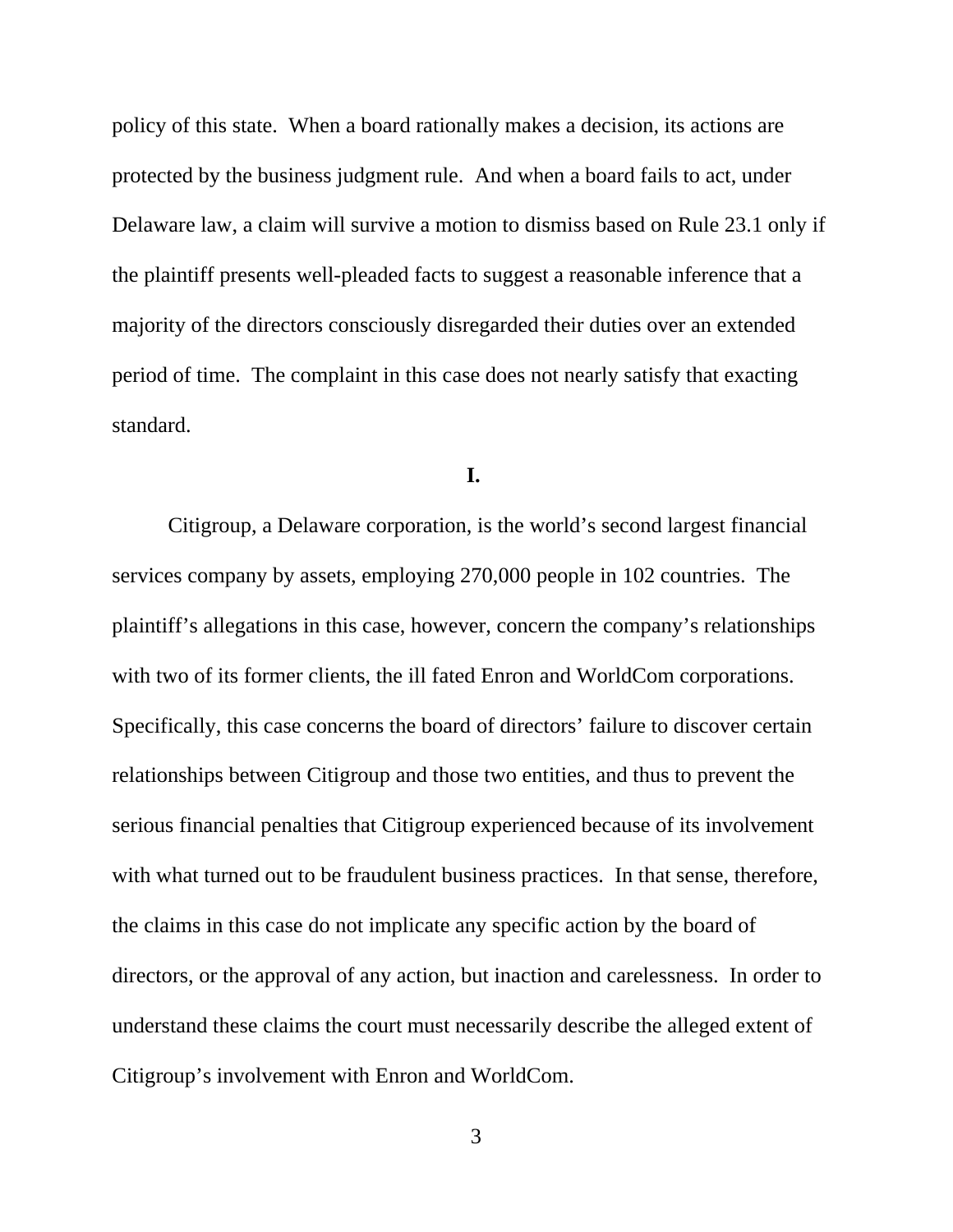### A. The Enron Transactions

The complaint alleges that Citigroup was deeply complicit in an illegal scheme by Enron to boost its profits and profit growth in the late 1990s. In summary, the plaintiff alleges that Citigroup helped structure or finance one or more of Enron's illicit special purpose entities (SPEs), thus allowing Enron to falsify its financial statements and misrepresent its financial condition by hiding billions of dollars in debt that should have been on Enron's balance sheet. Simultaneously, the complaint alleges that the defendants failed to become aware that Salomon Smith Barney Inc., a wholly owned subsidiary of Citigroup, was issuing extremely positive, false, and misleading analyst reports on Enron, extolling its business success, the strength of its financial condition, and its prospects for strong earnings and revenue growth. The complaint goes on to allege that in return for Citigroup's participation in Enron's various schemes, Citigroup was awarded huge underwriting and consulting fees, interest payments, and commitment fees. The plaintiff additionally alleges that top Citigroup executives were permitted to invest personal funds totaling approximately \$15 million in the LJM2 partnership, an entity secretly controlled by Enron, and used to engage in illusory transactions to artificially inflate Enron's profits.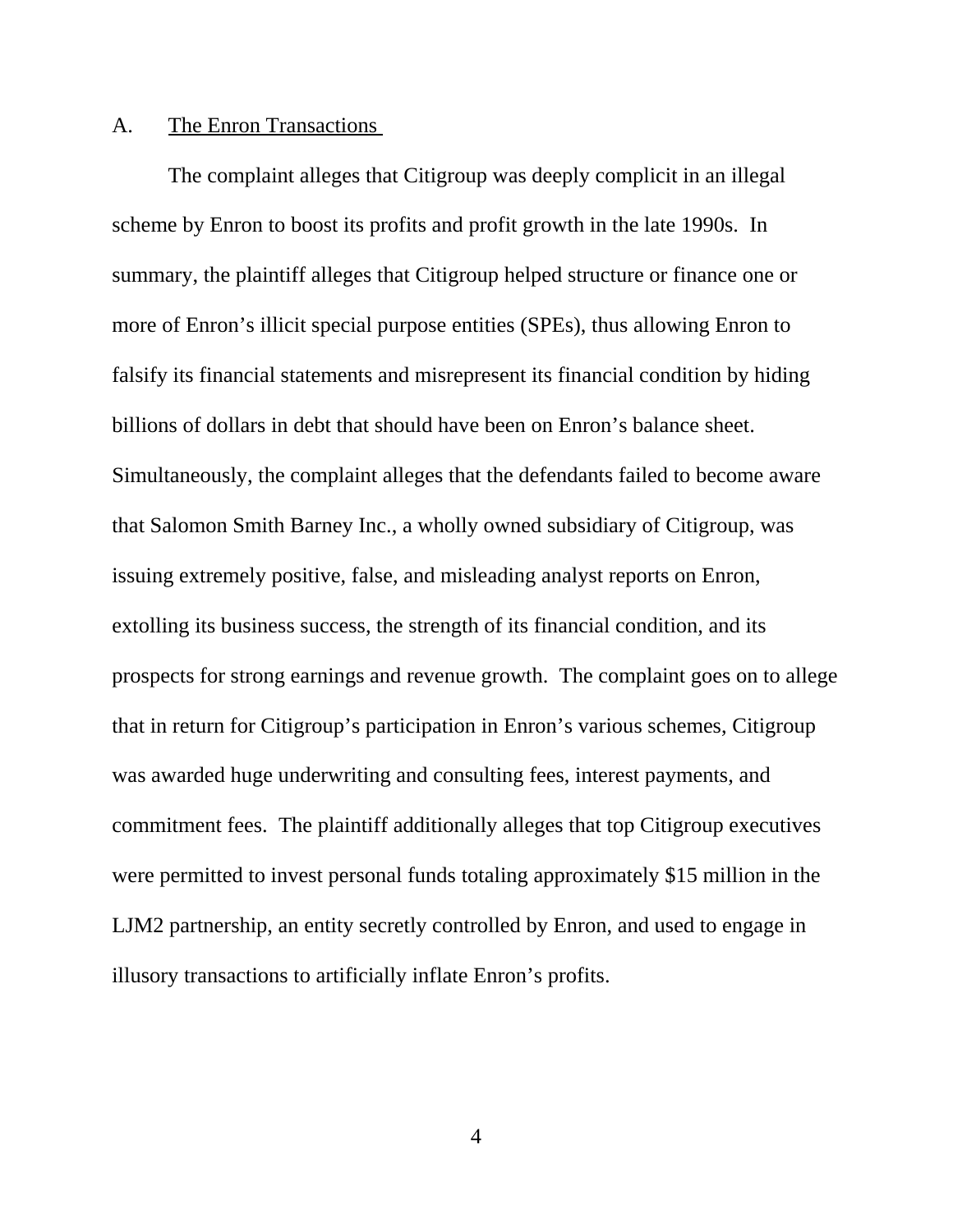# B. The WorldCom Transactions

The plaintiff's allegations regarding Citigroup's involvement with WorldCom implicate research ratings published by Salomon Smith Barney. From 1998 to 2001, Salomon Smith Barney officially published a five category stock rating system: Buy, Outperform, Neutral, Underperform, or Sell. In reality, the plaintiff alleges, Salomon Smith Barney analysts issued only the three most positive ratings. Indeed, from 1998 through 2000, according to the complaint, Salomon Smith Barney research analysts issued virtually no Sell or Underperform ratings among the more than 1,000 stocks they rated.

At all relevant times, Jack Grubman was Salomon Smith Barney's top telecom research analyst, and was allegedly an important factor in Salomon Smith Barney's success in telecom investment banking. The complaint states that Grubman followed Salomon Smith Barney's "de facto three-category rating system," assigning no Sell ratings, and only two Underperform ratings, in his entire tenure. As to WorldCom in particular, Grubman first awarded the company a Buy rating in June 2000, when the stock was trading at \$46 a share. He maintained this same rating until April 2002, when the stock had declined to only \$4 a share, and WorldCom was only three months from bankruptcy. The plaintiff alleges that Grubman's motivation to issue these inflated ratings was pecuniary gain. By issuing high ratings to Citigroup investment banking clients, the plaintiff argues,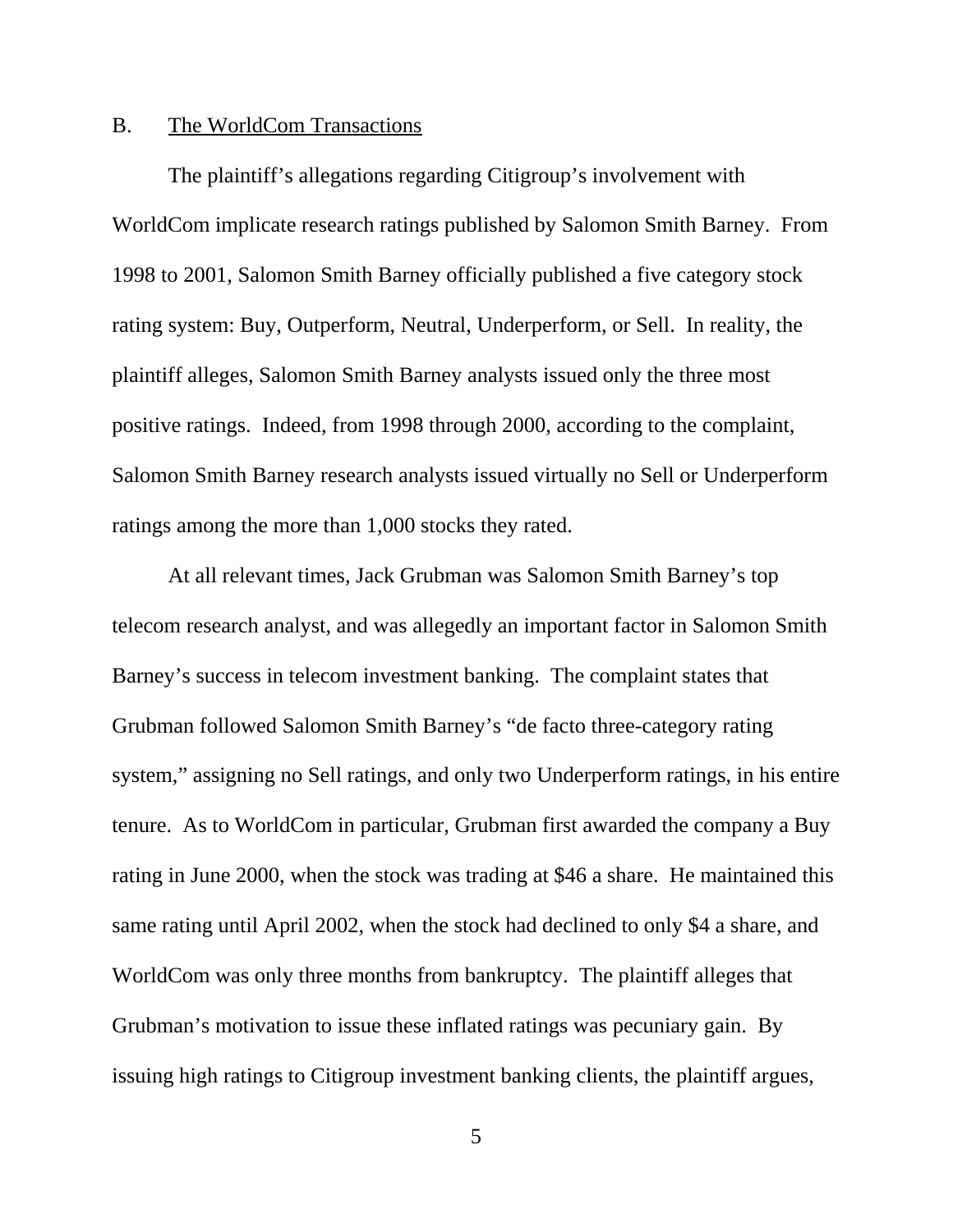Salomon Smith Barney was able to help Citigroup attract investment banking business. Specifically, the plaintiff claims that between October 1997 and February 2002, including two years in which Grubman rated WorldCom a Buy, Salomon Smith Barney advised WorldCom on approximately 23 investment banking deals, collecting \$107,078,477 in fees. Because Grubman's compensation was determined by his participation in investment banking activities, the complaint alleges that Grubman took advantage of his high ratings to earn an average of approximately \$20 million in compensation in each year from 1998 to 2001.

## C. The Role Of Citigroup's Board

The complaint asserts that the Citigroup board of directors was entirely unaware of the frauds described above throughout the relevant period. With regard to Enron, the complaint states that "with the massive fraud that Citigroup management caused Citigroup to engage and participate in with Enron for a period of years, not one scrap of paper made its way to the Board for review."2 Similarly, the plaintiff claims that "notwithstanding the pervasive culture of misrepresentation in analyst reports at SSB . . . the Board received no material concerning this systematic wrongdoing that reached the highest levels of SSB, and received no material concerning Grubman's relationship with WorldCom."<sup>3</sup> This

 $2$  Compl.  $\P$  70.

 $3$  *Id.* at ¶ 98.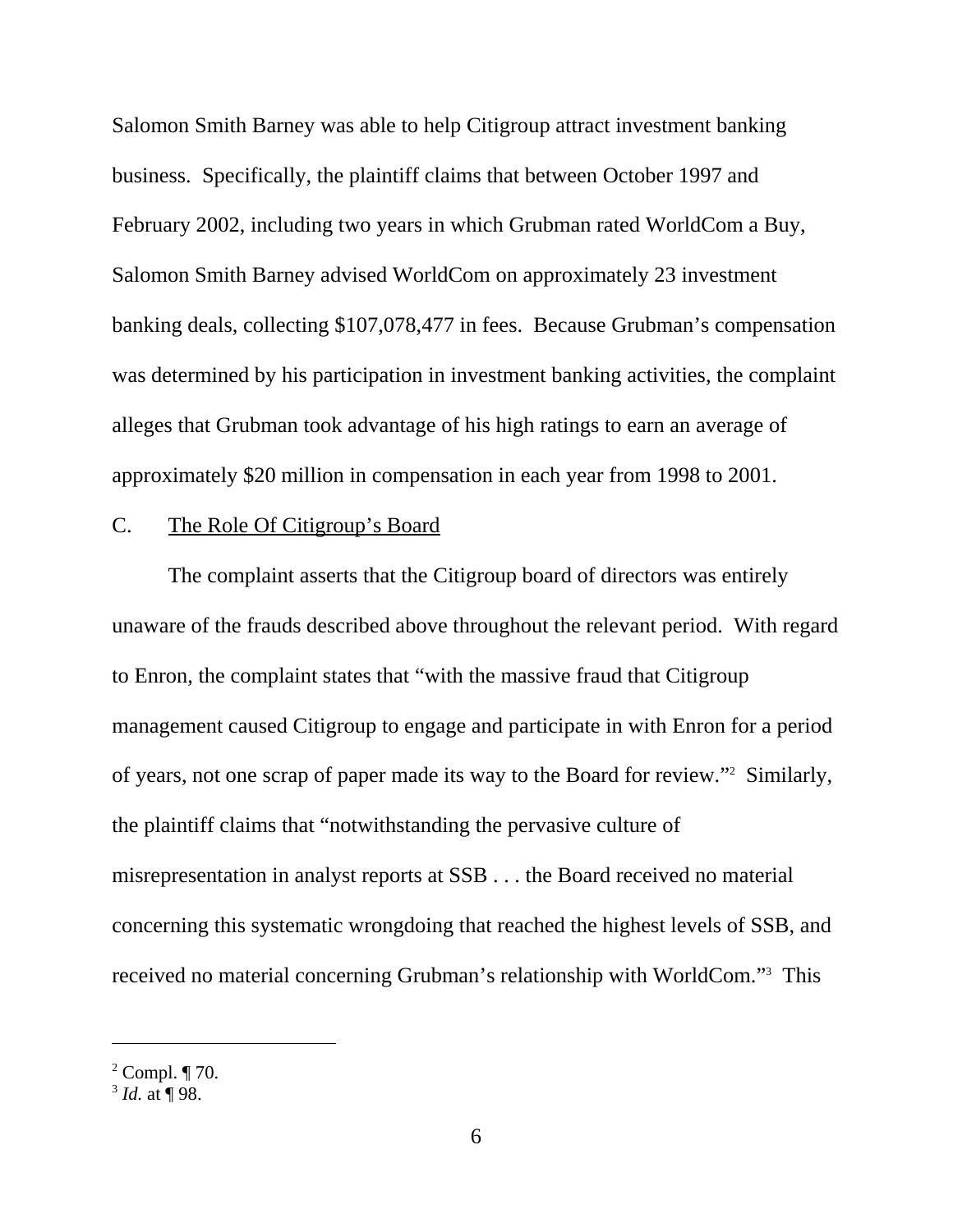is crucial, the plaintiff alleges, because the board should have known when it acquired Salomon Smith Barney that the danger of such conflicts was high. "[W]ith Citigroup's acquisition of Salomon Smith Barney, Citigroup was to become a 'financial supermarket,' aggressively pursuing investment and commercial banking business. As a result, the [board] had an obligation to . . . have in place a functioning monitoring system to enable them to ferret out SSB's egregious misconduct . . . ."<sup>4</sup> When they failed to do so, the plaintiff alleges that the board became responsible for the frauds described above.

### D. The Consequences Of The Enron And WorldCom Frauds

In part due to the above transactions, Citigroup has been forced to pay approximately \$2.6 billion to settle litigation with investors in WorldCom, \$2 billion to settle litigation with investors in Enron, and \$135 million in fines to the Securities and Exchange Commission, New York State, and New York City. In addition, as a result of Enron's bankruptcy filing, Citigroup was forced to write off over \$600 million in outstanding loans to Enron. In sum, therefore, the complaint alleges that the defendants' purported breaches of fiduciary duty cost Citigroup a total of some \$5 billion.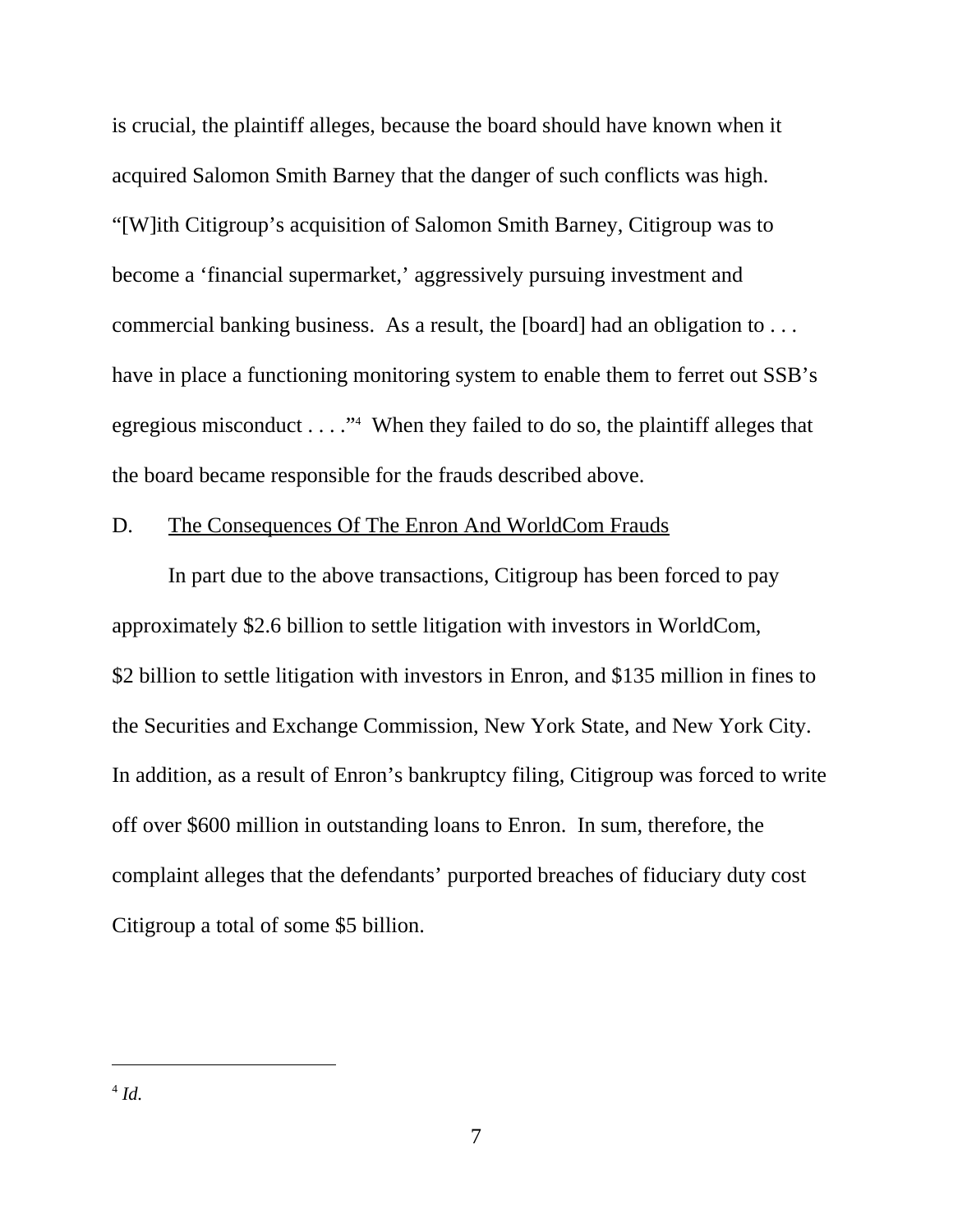**II.**

On the basis of the facts above, the plaintiff alleges that the individual defendants violated their fiduciary duties to the Citigroup shareholders. Specifically, the complaint alleges that the board lacked procedures to become aware of the described conduct, in violation of their duties to exercise reasonable and prudent supervision over the management, policies, practices, controls, and financial affairs of Citigroup. No materials were created, presented, or disseminated to the board concerning the company's relationship with WorldCom, nor were materials disseminated concerning Citigroup's transactions with Enron prior to Enron's bankruptcy. Consequently, Shaev claims, the board received no material contemporaneously with the alleged misconduct that would have enabled Citigroup to avoid paying over \$5 billion to settle litigation arising from these examples of misconduct. Further, the plaintiff alleges that demand is excused because a majority of the individual defendants were board members during the time of the alleged wrongful conduct, and because there is a substantial likelihood that the members of the board will be held liable for breaching their fiduciary duty of loyalty.

The defendants respond by noting that no well-pleaded facts link the directors to any misconduct. Nor, in their view, did the defendants receive any information that should have alerted them to the well-pleaded employee

8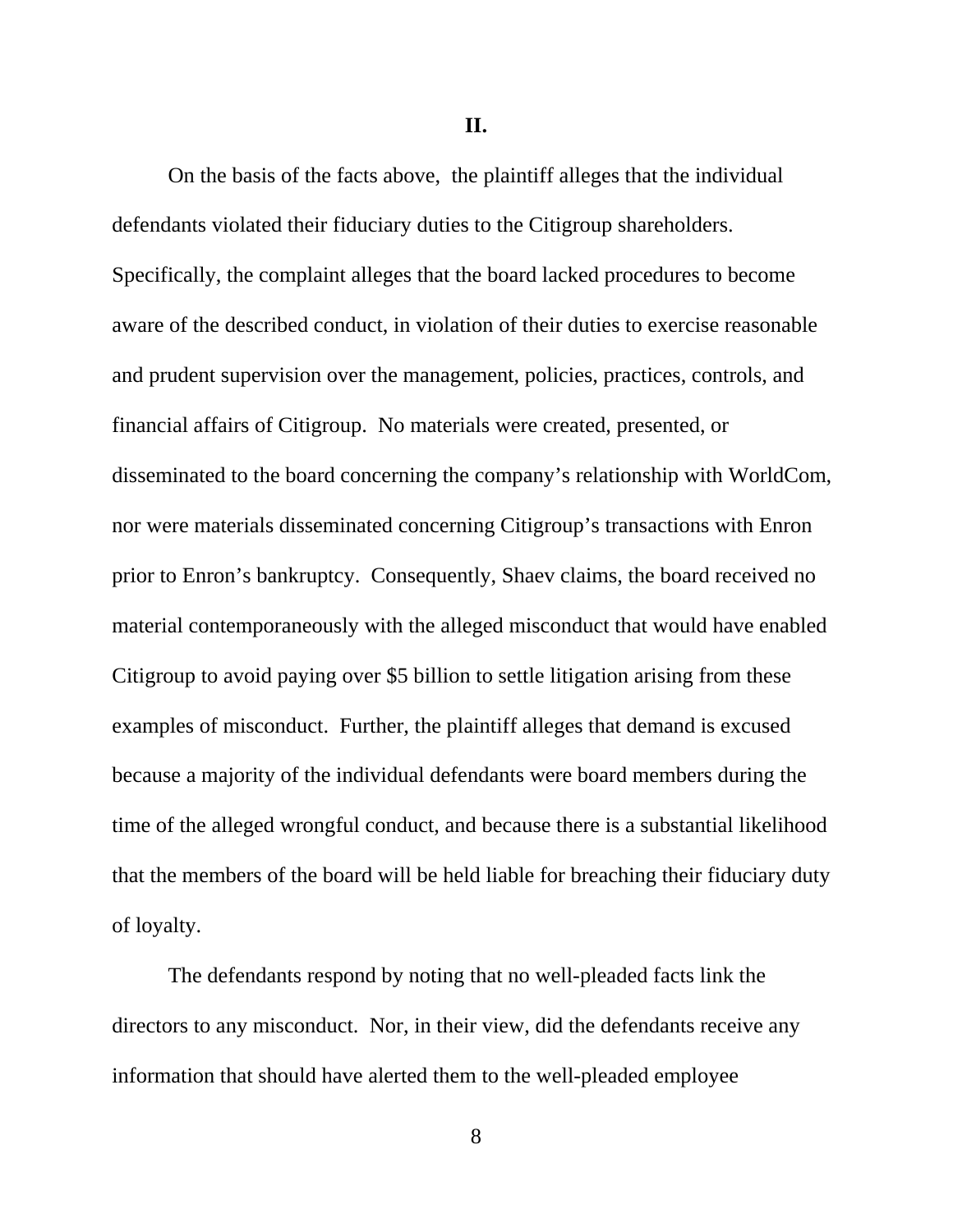misconduct within Citigroup. Therefore, the defendants argue that the complaint has failed to plead particularized facts sufficient to establish a breach of fiduciary duty for inaction, and that the plaintiff's claims must be dismissed for failure to satisfy the demand requirement set out by Delaware law and by Court of Chancery Rule 23.1.

#### **III.**

The general form of fiduciary duty claims is, by now, well known: shareholders usually bring suit against corporate directors for having approved or acquiesced in an action that the plaintiff alleges is a violation of the directors' fiduciary duties of loyalty and due care. Most notably in *In re Caremark Int'l Inc.* Derivative Litigation,<sup>5</sup> and then in other cases, however, this court has taken cognisance of allegations that the directors failed to act when they otherwise should have done so.

In order to bring a derivative claim in Delaware, the plaintiff must either make a pre-suit demand on the board itself, or plead that such demand would be futile. One threshold problem that *Caremark* claims raise is that the usual pleading standard for demand futility, for determining whether the plaintiff ought to be

<sup>5</sup> 698 A.2d 959 (Del. Ch. 1996).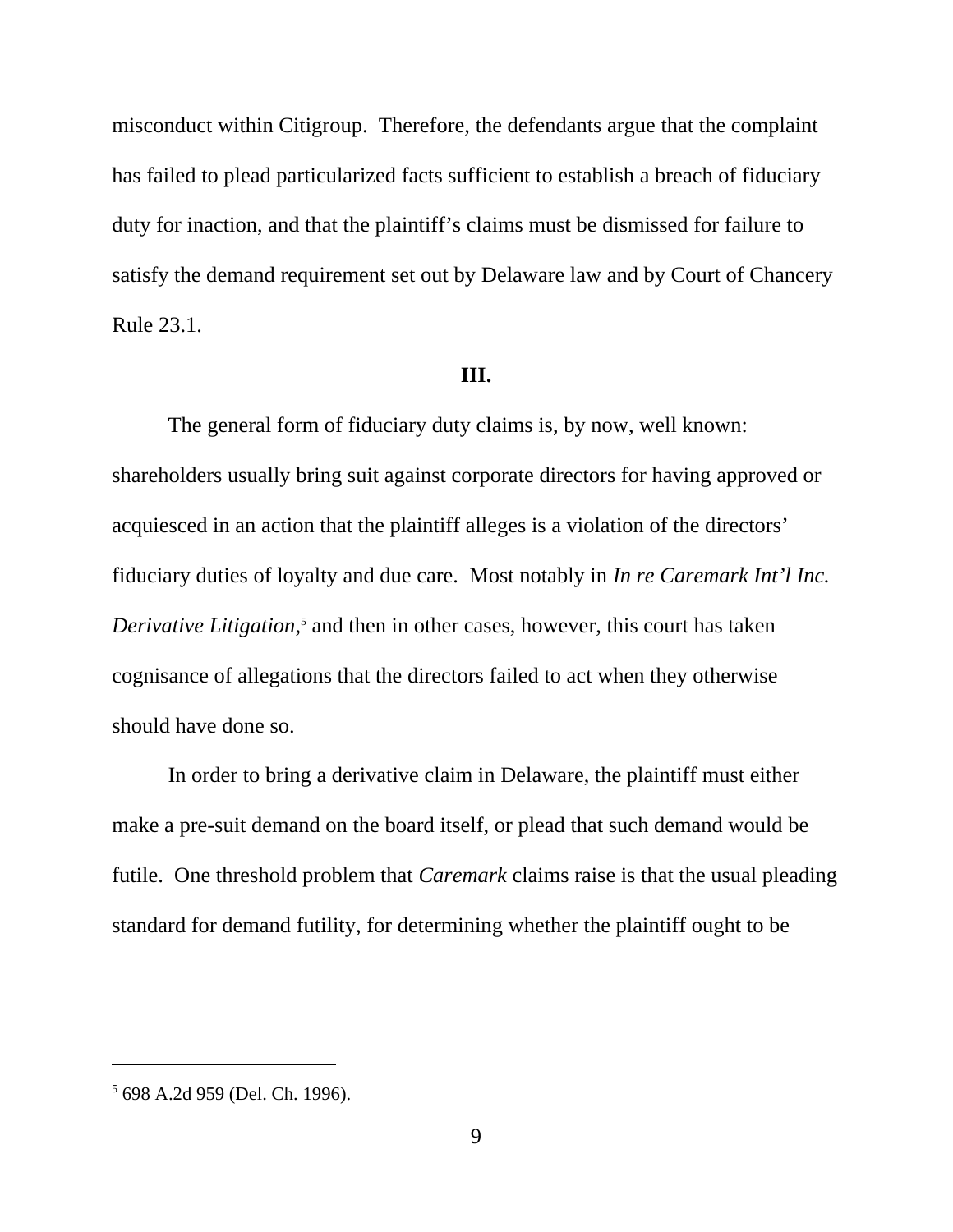made to ask the board to pursue the suit itself, is semantically inapplicable. As the

Supreme Court explained the traditional rule in *Aronson v. Lewis*, 6

Our view is that in determining demand futility the Court of Chancery in the proper exercise of its discretion must decide whether, under the particularized facts alleged, a reasonable doubt is created that: (1) the directors are disinterested and independent and (2) the challenged transaction was otherwise the product of a valid exercise of business judgment.<sup>7</sup>

But in a *Caremark* claim, there is no challenged transaction to test against the business judgment rule. Consequently, in *Rales v. Blasband,*<sup>8</sup> the Supreme Court set out a separate test for demand futility in this limited set of cases. In order to determine whether demand should be excused,

a court must determine whether or not the particularized factual allegations of a derivative stockholder complaint create a reasonable doubt that, as of the time the complaint is filed, the board of directors could have properly exercised its independent and disinterested business judgment in responding to a demand.<sup>9</sup>

This court has held in the past that the *Rales* test, in reality, folds the two-pronged

*Aronson* test into one broader examination. It allows, in other words, a court to

determine both whether a corporate board on which demand might be made is

disinterested and independent, and whether a majority of directors face a

<sup>6</sup> 473 A.2d 805 (Del. 1984).

<sup>7</sup> *Id.* at 814.

<sup>8</sup> 634 A.2d 927 (Del. 1993).

<sup>9</sup> *Id.* at 934.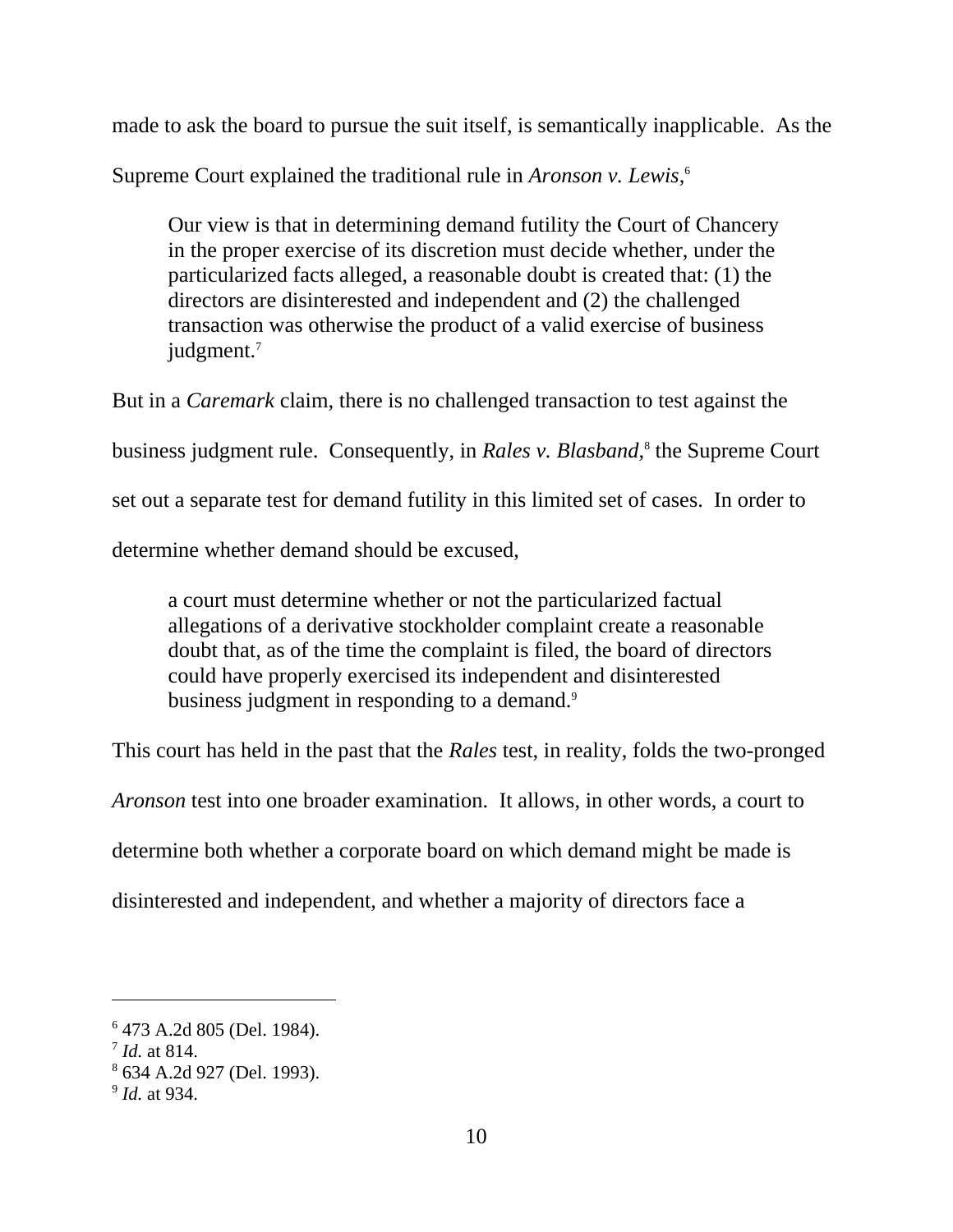substantial likelihood of personal liability, because doubt has been created as to whether their actions were products of a legitimate business judgment.<sup>10</sup>

Satisfying the plaintiff's burden in a *Caremark* case is a difficult task. One option for the plaintiff is to plead that the directors on which demand would be made are not disinterested or independent.<sup>11</sup> Alternatively, a plaintiff can allege that a board violated its fiduciary duty by utterly failing to exercise oversight of the corporation, such as by failing to assure the existence of reasonable information and reporting systems.12 Concretely, this latter allegation might take the form of facts that show the company entirely lacked an audit committee or other important supervisory structures,<sup>13</sup> or that a formally constituted audit committee failed to meet. And in a closely related type of claim, a *Caremark* plaintiff can plead that

<sup>10</sup> *Guttman v. Huang,* 823 A.2d 492, 501 (Del. Ch. 2003).

 $11$  In the context of board inaction, such facts might include allegations that a board of directors is dominated or controlled by key members of management, who the rest of the board unknowingly allowed to engage in self-dealing transactions. The plaintiff in this case, however, makes no allegation that any directors have material interests in the challenged transactions. <sup>12</sup> *Caremark,* 698 A.2d at 971.

<sup>&</sup>lt;sup>13</sup> *Guttman*, 823 A.2d at 507; other recent Delaware cases support this construction of the *Caremark* pleading requirements. *See e.g., Beam ex rel v. Martha Stewart Living Omnimedia, Inc. v. Stewart,* 833 A.2d 961 (Del. Ch. 2003), *aff'd,* 845 A.2d 1040 (Del. 2004) (holding that because the duty to monitor refers to issues surrounding the corporation and its activities, a board of directors has no duty to monitor the personal affairs of its employees, including the personal affairs of the company's founder with whom it is closely associated; *Rattner v. Bidzos,* 2003 Del. Ch. LEXIS 103, \*44-45 (Del. Ch. Sept. 30, 2003) (following *Guttman*, 823 A.2d at 507 in holding that a *Caremark* claim fails when it omits to allege particularized facts "regarding the Company's internal financial controls during the Relevant Period," or of "the Board's involvement in the preparation of financial statements and the release of information to the market."); *Seminaris v. Landa,* 662 A.2d 1350, 1354-55 (Del. Ch. 1995) (dismissing a *Caremark* claim because the plaintiff pled insufficient facts to "demonstrate that [the defendants] were grossly negligent in failing to supervise [their] subordinates").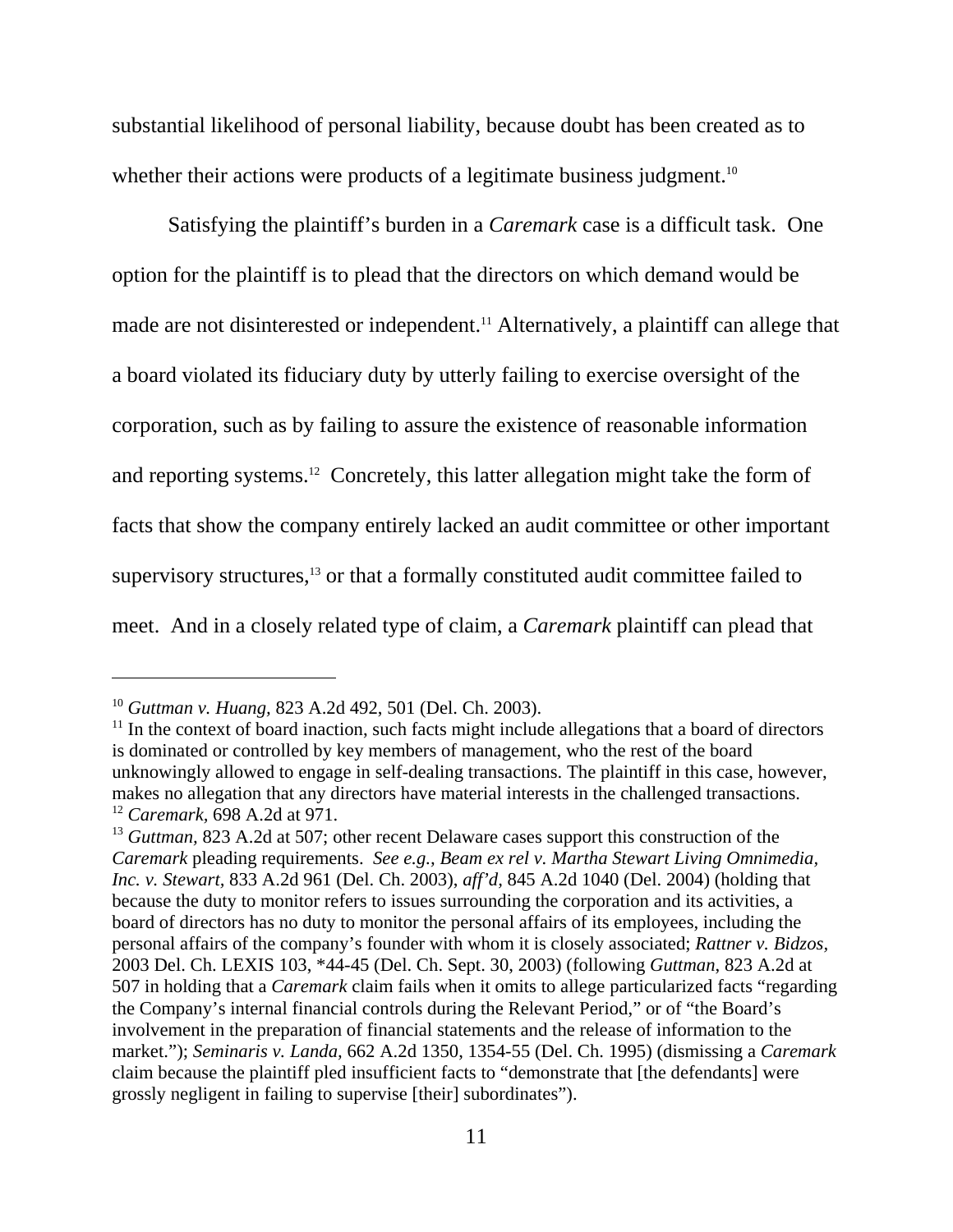"the directors were conscious of the fact that they were not doing their jobs,"14 and that they ignored "red flags" indicating misconduct in defiance of their duties.15 A claim that an audit committee or board had notice of serious misconduct and simply failed to investigate, for example, would survive a motion to dismiss, even if the committee or board was well constituted and was otherwise functioning. But the one thing that is emphatically not a *Caremark* claim is the bald allegation that directors bear liability where a concededly well-constituted oversight mechanism, having received no specific indications of misconduct, failed to discover fraud.

The plaintiff's theory of liability in this case, as set forth in its papers and at oral argument, is simple. The plaintiff concedes that the defendants knew nothing about the challenged transactions, and had erected a full set of supervisory mechanisms to oversee the company. But in the plaintiff's view, only a board violating its fiduciary duties could possibly have remained ignorant of Citigroup's allegedly corrupt relationships with Enron and WorldCom. These transactions were, in the words of plaintiff's counsel, proverbial "elephants in the room," frauds of such "brobdingnagian"16 enormity that only reckless indifference to

<sup>14</sup> *Guttman,* 823 A.2d at 506.

<sup>15</sup> *Id.* at 507.

<sup>16</sup> Pl.'s Opposing Br. at 3. Brobdingnag was the land of the giants in Jonathan Swift's *Gulliver's Travels*, but has now simply come to mean "gigantic."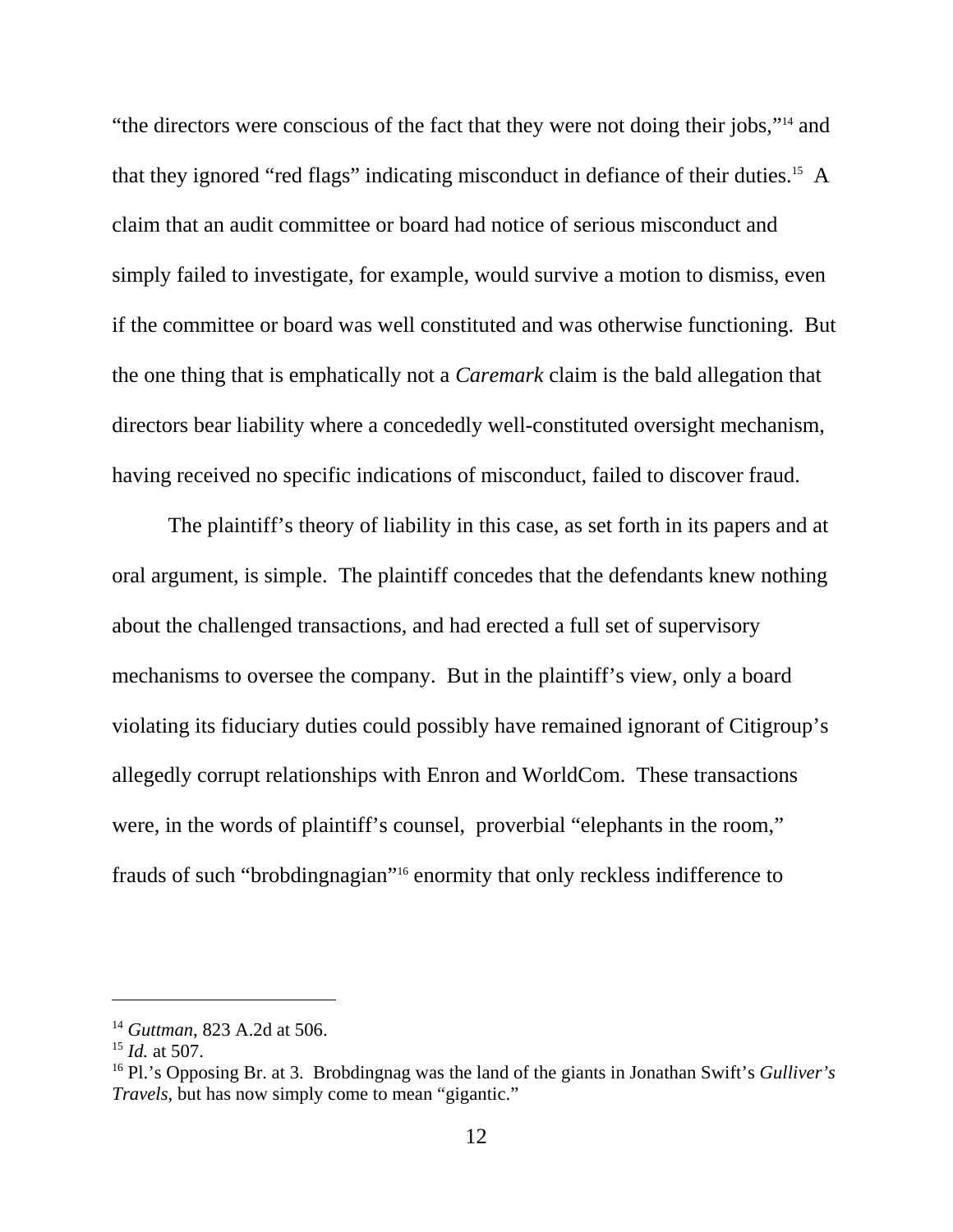fiduciary duty could explain the defendants' now conceded lack of knowledge. Therefore, the plaintiff claims, demand is futile under the test in *Rales.* 

But these allegations are precisely the type of conclusory statements that do not constitute a *Caremark* claim. The plaintiff conceded at oral argument that Citigroup had a wide range of compliance systems in place, and that they had no reason to believe that these systems were not functioning in a basic sense. Further, the plaintiff simply does not allege that the board failed to ask questions about risks the company was undertaking or that the audit committee did not vigorously investigate the internal workings of Citigroup. So far as either the plaintiff or the court knows, the defendants did all those things, and still failed to detect the WorldCom and Enron frauds. Nor does the plaintiff allege any particularized facts suggesting that the board was presented with "red flags" alerting it to potential misconduct with regard to Enron and WorldCom.17 In fact, the complaint includes no allegations that the board or audit committee or any other supervisory

<sup>&</sup>lt;sup>17</sup> *Guttman*, 823 A.2d v at 507. In its reply brief, Shaev emphasizes its allegation that a certain Citigroup employee noted a so-called "franchise risk" to the company rooted in its relationship with Enron. Pl.'s Opposing Br. at 1. But the plaintiff never alleges that this observation was brought to the board's attention and that it was ignored. Nor does the complaint allege that the board failed to investigate risks undertaken by the company in general. In order to show that the board violated some fiduciary duty by inaction, a complaint must do much more than simply say that an employee perceived the company to face risk, even a large risk. It must at least show that the board was faced with risks which it chose not to investigate, or that it blithely abrogated its responsibility to oversee or look for risks. Under that standard, therefore, the additional allegations in the plaintiff's opposing brief do not meet the standard set out in *Caremark* and its progeny.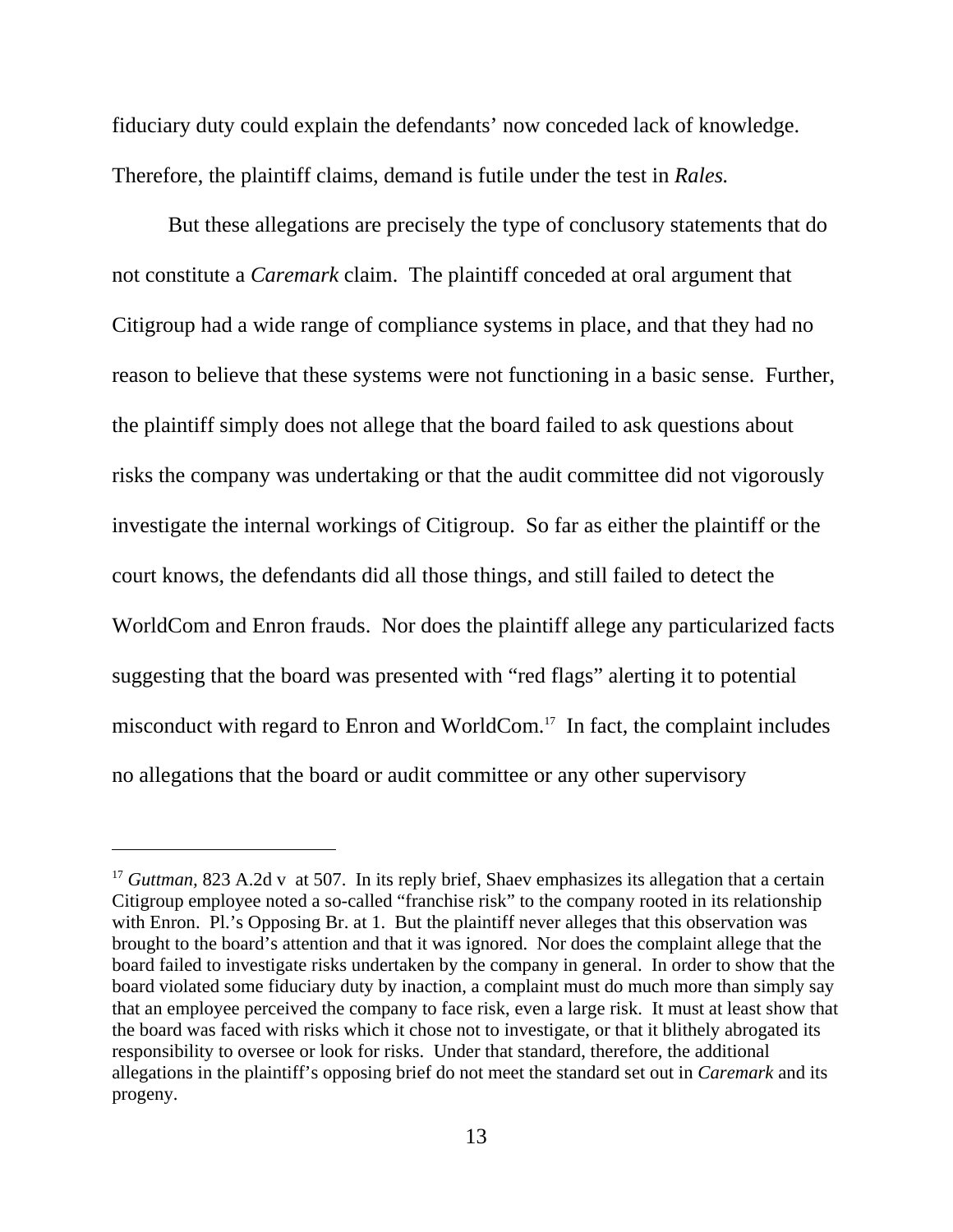mechanism was ever presented with information pointing it towards the suspect relationships.

 The court accepts, in principle, that a director could be found liable for remaining ignorant of a large fraud occurring in plain sight, even if the director is able to show that the company had established a full set of supervisory controls. In this case, however, all the plaintiff has said is that the Enron and WorldCom relationships turned out to have material consequences. The complaint does not even allege that either of the challenged relationships formed an unusually large part of Citigroup's business while the relationships were ongoing. The wellpleaded facts provide no basis to believe, therefore, that the directors ignored a mammoth fraud. Rather, the facts only show that, as in *Caremark* itself, the "liability that eventuated in this case was huge."18 Absent any facts to show that a board's ignorance can only be explained by a breach of fiduciary duty, such as allegations as to the centrality of the fraudulent relationships to the corporation's business, the size of any financial loss is not a sufficient basis on which to rest liability.

The most that the complaint alleges is that some hypothetical, especially zealous, board might have discovered and stopped the conduct complained of in this case. But Delaware law requires only diligence, not heroism. Boards are

<sup>&</sup>lt;sup>18</sup> 698 A.2d at 971.